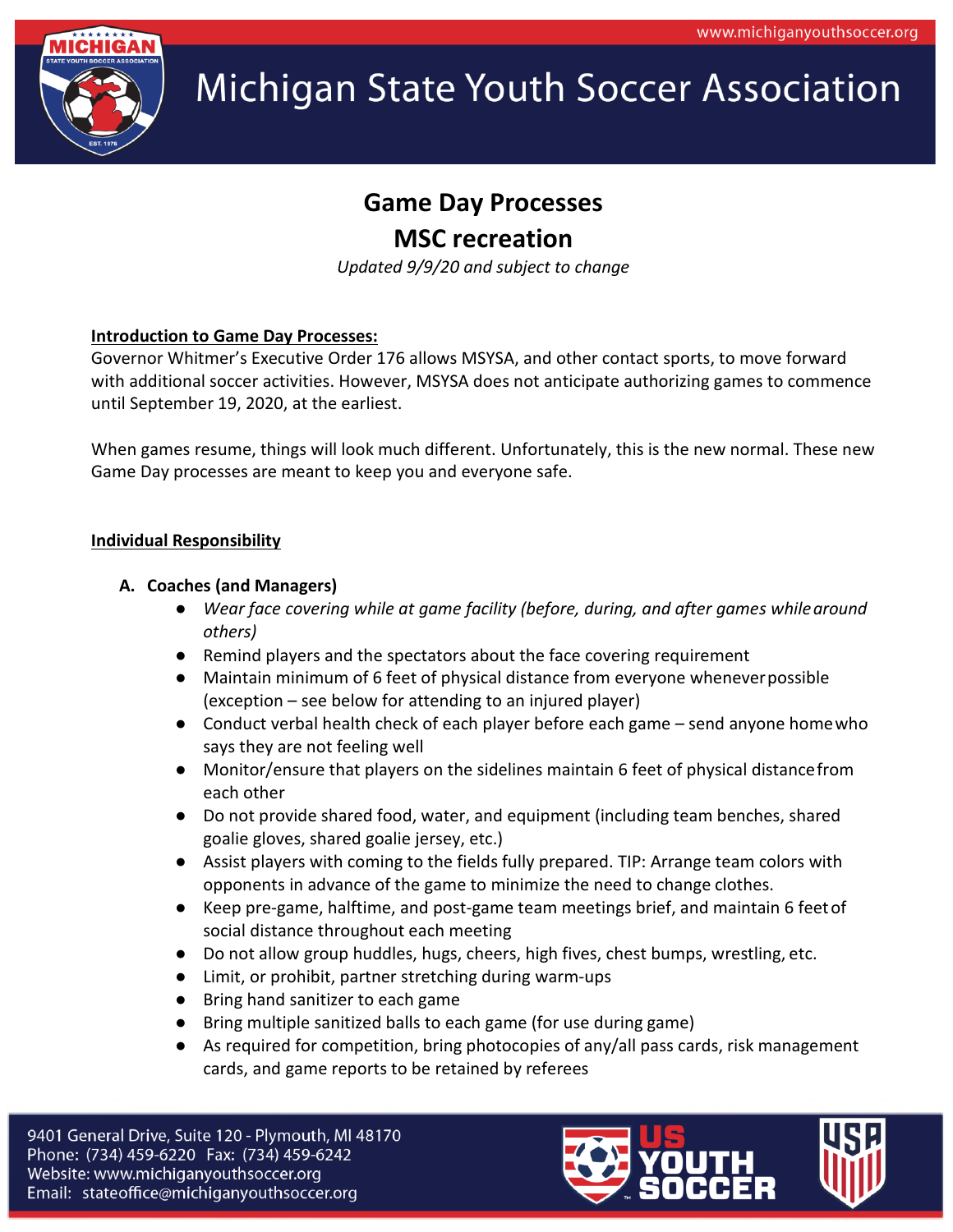

#### **B. Players**

- *Wear face covering while at game facility (before, during, and after games whilearound others)*
- Stay home if not feeling well or displaying symptoms of COVID
- Arrive at field fully dressed (uniforms, shoes, shinguards, etc.)
- Maintain minimum of 6 feet of physical distance from everyone whenever possible
- Bring sufficient hand sanitizer to game for repeated use
- Bring a sanitized ball to each game for warm-ups
- Do not share food, water, and equipment (including shared goalie gloves)
- No group huddles, cheers, high fives, chest bumps, etc.

#### **C. Referees**

- *Wear face covering at game facility before and after games.*
- Use only your own equipment do not share flags, whistles, uniforms, pens, etc. If flags are not owned by all, referees may share flags, but they must be sanitized before and after use. TIP: Bring all equipment and all uniform colors to each game.
- Note: The role of referee is not to enforce these game day safety protocols. However, referees should note and report instances of non-compliance to the league administrator.

#### **D. Spectators**

- *Wear face coverings while at game facility*
- Take temperature prior to leaving for the game. Stay home if temperature is 100.4 degrees or higher. This includes players.
- Sit only in the area(s) designated for spectators. Do not encroach on spacedesignated for referees or teams.
- Maintain minimum of 6 feet of physical distance from everyone not residingwithin same residence
- Do not go to the opponent's side of the field
- Some programs/leagues/events may limit or prohibit spectators be understanding and adhere to all program/league/event policies
- Some facilities may eliminate restrooms be prepared for that possibility

#### **Protocols**

**A. Injured Players**

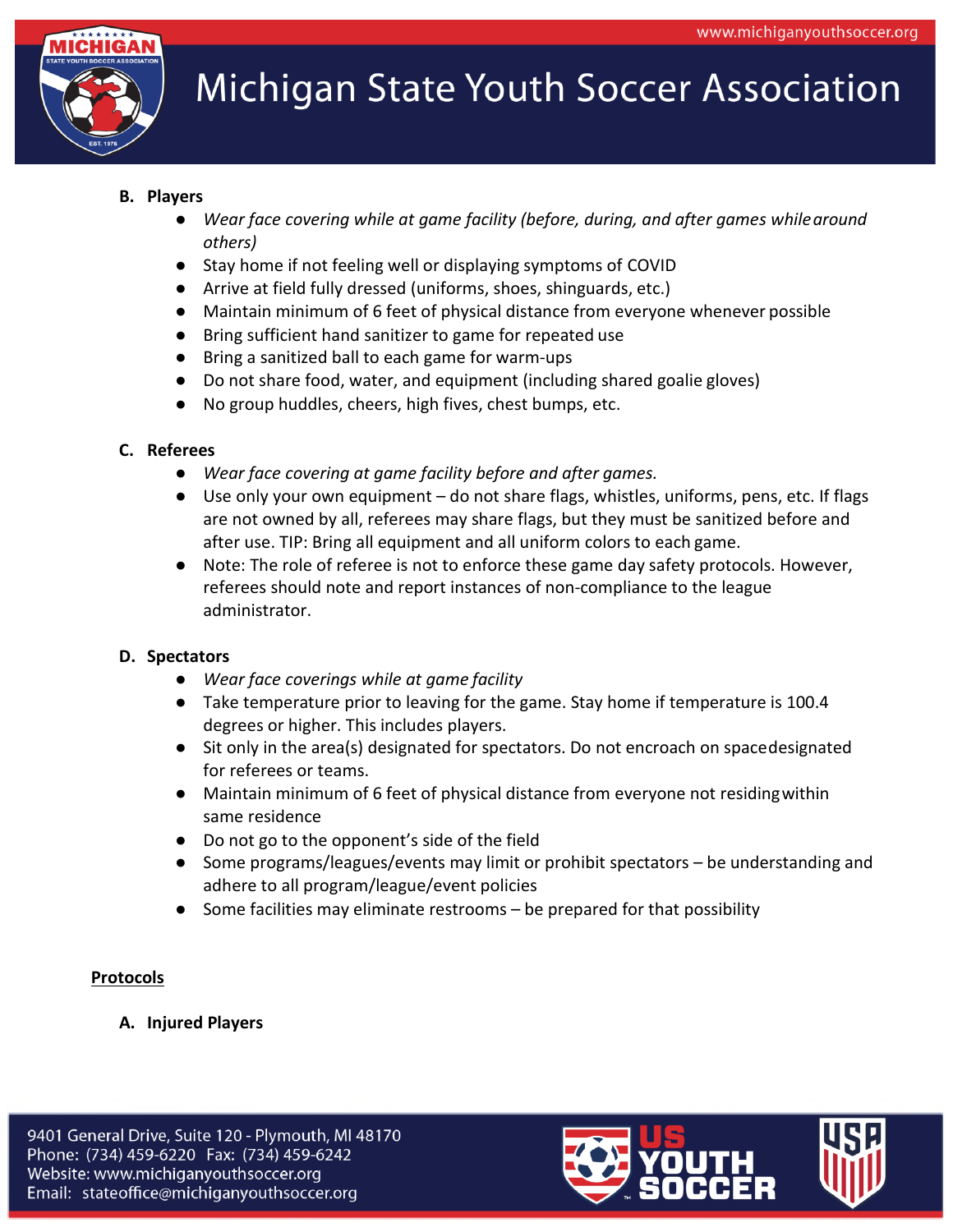

- Assessment/treatment of an injured player should not be delayed if game dayprotocols cannot be followed (i.e. do not delay attending to injured athlete because social distance cannot be maintained)
- Upon the referee signal, one coach (wearing a facial covering) enters the field to attend to an injured player
- Coach maintains 6 feet of physical distance as possible if/until it is determined if player needs assistance getting off the field
- If an injured player needs assistance getting off the field and a second person is needed, the coach first asks the player's parent(s). Player's parents must be wearing a face covering. If a player's parent is not on-site, the coach signals to another team member who must also wear a face covering.
- As soon as possible upon exiting the field, the injured player, coach, andadditional person providing assistance must clean their hands with sanitizer.

#### **B. Spectators at Games**

- For State Cup, Michigan State Premier Soccer Program, and Director's Academy, spectators shall be limited to 2 persons per player.
- *Spectators must wear face coverings while at game facility*
- Spectators must sit only in area designated for them
- Spectators must maintain minimum of 6 feet of physical distance from everyonenot residing within their same residence

#### **C. Pre-Game Check-In & Post-Game Processes (MSYSARecommendations)**

- Please place the game sheet/ weekly attendance sheet in a Ziploc bag and hand to the referee.
- Prior to team check-in, all participants clean hands with their personalsanitizer
- At team check-in, all participants (players, team officials, referees) must wear face coverings.
- At team check-in, players must have 6 feet of physical distance between them.
- Referees will not conduct a coin toss or captain's meeting. 'Home team' isconsidered the 'winner' of the non-existent coin toss and therefore select their first-halfoption.
- No pre-game walkout of any kind (example: World Cup walkout)
- After each game, referees will submit game sheets/weekly attendance with results (if applicable) and applicable notes as usual.
- For ALL AGES that play 4v4, please place your weekly attendance sheet in the drop box at the 901 building by the door.

### **D. The Game**

● Each Coach should sanitize a ball to be used for the game and resanitize it at the half/quarters.

9401 General Drive, Suite 120 - Plymouth, MI 48170 Phone: (734) 459-6220 Fax: (734) 459-6242 Website: www.michiganyouthsoccer.org Email: stateoffice@michiganyouthsoccer.org

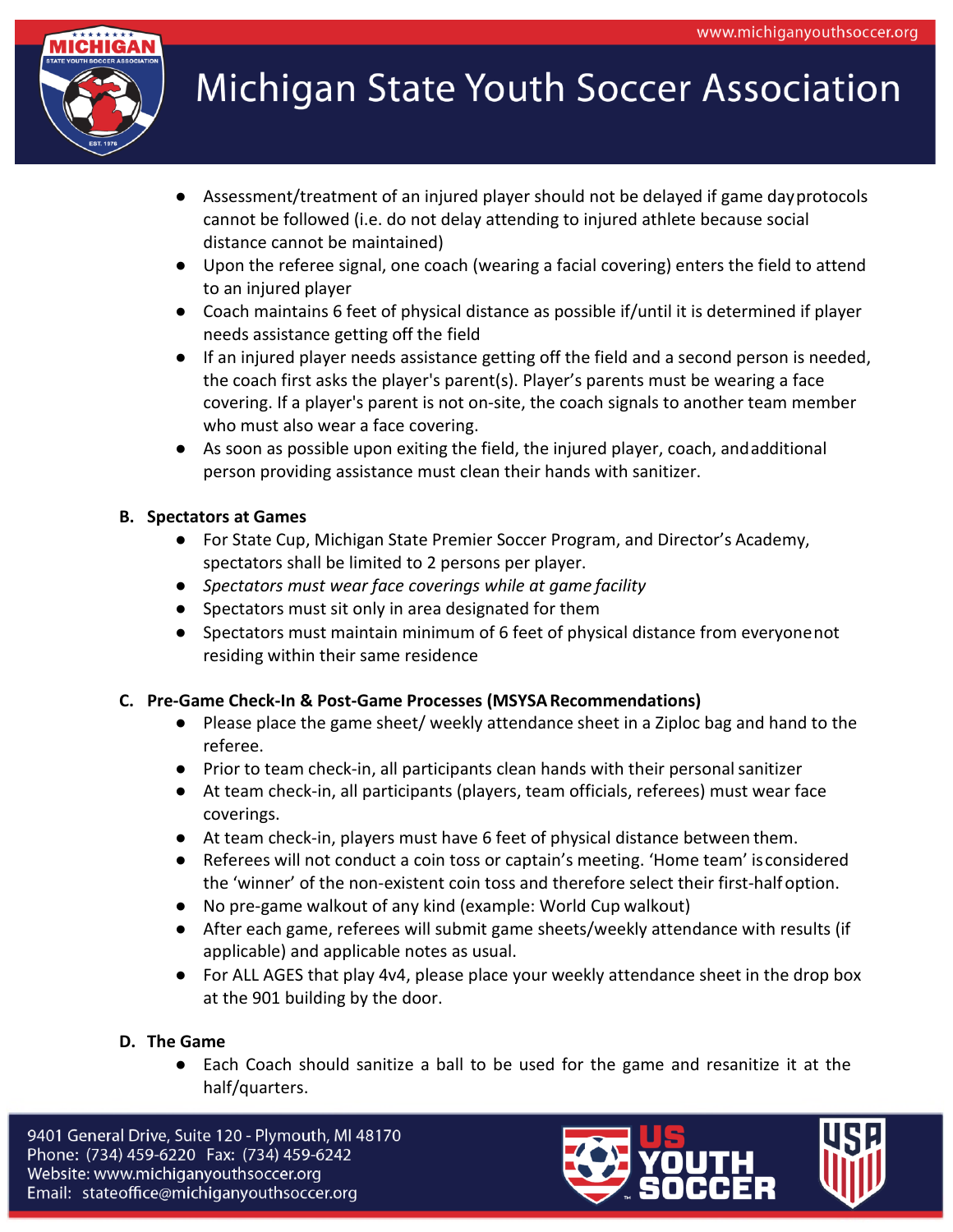

● Spectators should not handle a ball that leaves the field of play.

#### **E. The Uniform**

- Players must wear a facial covering during games and may wear gloves.
- Referees may wear a facial covering and/or gloves during games.

#### **F. Substitutions**

- Upon entering and exiting the field as a substitute, players clean hands with sanitizer.
- A player exiting a game via substitution goes directly to their team bench. No high-fives or exchanging of pinnies with player entering the game.
- The player entering the field via substitution puts pinnie in their own bag beforewaiting to substitute onto the field.
- The player exiting the field via substitution may put on their own pinnie from theirown bag. The player must also clean hands with sanitizer and put on a facial covering.

#### **G. Deliberate Coughing and Spitting**

- Deliberate coughing at or spitting at an opponent, referee, or any other participantwill result in an immediate red card. Suspension length is determined by competition.
- Spectators are held to the same standard and referees have the same authority to enforce as they do with all other spectator-related issues.

#### **H. Team Benches**

- MSYSA recommends that facilities and teams NOT provide nor use teambenches.
- Players and coaches may bring their own chair, situated 6ft apart, to sit in during the game.

#### **I. Facilities & Field Set-Up**

- Teams will be placed on opposite sides of the field, on the half of the field of whichthe assistant referee is positioned (see below diagram).
- A team's accompanying spectators will sit on the same side of the field as the teambut on the other half (see below diagram).
- MSYSA strongly recommends that team bench/technical areas and spectator areas are marked with paint.
- Spectators to be minimum of 10 feet back from the touchline. Facilities thatcannot accommodate that requirement are not to be used.
- Team technical areas will be between the bottom of the center circle and the top of the penalty area (see below diagram).